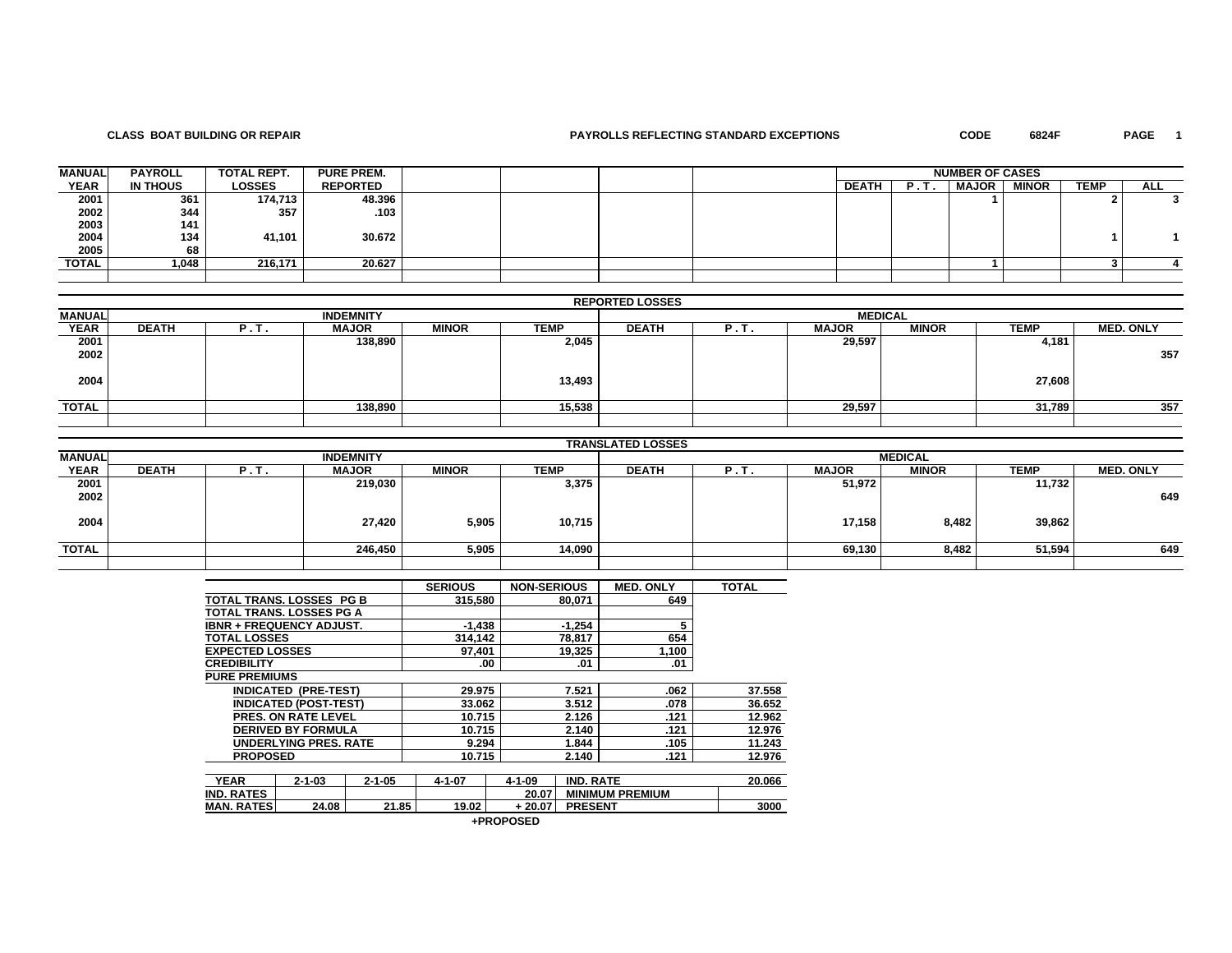# **CLASS MARINA**

# **PAYROLLS REFLECTING STANDARD EXCEPTIONS CODE 6826F PAGE 2**

| <b>MANUAL</b> | <b>PAYROLL</b> | TOTAL REPT.   | <b>PURE PREM.</b> |  |  | <b>NUMBER OF CASES</b> |            |              |              |             |            |
|---------------|----------------|---------------|-------------------|--|--|------------------------|------------|--------------|--------------|-------------|------------|
| <b>YEAR</b>   | IN THOUS       | <b>LOSSES</b> | <b>REPORTED</b>   |  |  | <b>DEATH</b>           | <b>P.)</b> | <b>MAJOR</b> | <b>MINOR</b> | <b>TEMP</b> | <b>ALL</b> |
| 2001          | 40             |               |                   |  |  |                        |            |              |              |             |            |
| 2002          | 33             |               |                   |  |  |                        |            |              |              |             |            |
| 2003          | 34             |               |                   |  |  |                        |            |              |              |             |            |
| 2004          | 37             |               |                   |  |  |                        |            |              |              |             |            |
| 2005          | 22             |               |                   |  |  |                        |            |              |              |             |            |
| TOTAL         | 166            |               |                   |  |  |                        |            |              |              |             |            |
|               |                |               |                   |  |  |                        |            |              |              |             |            |

| <b>REPORTED LOSSES</b> |  |
|------------------------|--|
|------------------------|--|

| <b>MANUAL</b> |              |       | <b>INDEMNITY</b> |              |             | <b>MEDICAL</b> |      |              |              |             |                  |  |  |
|---------------|--------------|-------|------------------|--------------|-------------|----------------|------|--------------|--------------|-------------|------------------|--|--|
| <b>YEAR</b>   | <b>DEATH</b> | '. Т. | <b>MAJOR</b>     | <b>MINOR</b> | <b>TEMP</b> | <b>DEATH</b>   | P.I. | <b>MAJOR</b> | <b>MINOR</b> | <b>TEMP</b> | <b>MED. ONLY</b> |  |  |
|               |              |       |                  |              |             |                |      |              |              |             |                  |  |  |
|               |              |       |                  |              |             |                |      |              |              |             |                  |  |  |
|               |              |       |                  |              |             |                |      |              |              |             |                  |  |  |
|               |              |       |                  |              |             |                |      |              |              |             |                  |  |  |
|               |              |       |                  |              |             |                |      |              |              |             |                  |  |  |
| <b>TOTAL</b>  |              |       |                  |              |             |                |      |              |              |             |                  |  |  |
|               |              |       |                  |              |             |                |      |              |              |             |                  |  |  |

|               |              |      |                  |              |             | <b>TRANSLATED LOSSES</b>                                                                |  |  |  |  |  |  |  |
|---------------|--------------|------|------------------|--------------|-------------|-----------------------------------------------------------------------------------------|--|--|--|--|--|--|--|
| <b>MANUAL</b> |              |      | <b>INDEMNITY</b> |              |             | <b>MEDICAL</b>                                                                          |  |  |  |  |  |  |  |
| <b>YEAR</b>   | <b>DEATH</b> | P.T. | <b>MAJOR</b>     | <b>MINOR</b> | <b>TEMP</b> | <b>TEMP</b><br><b>MED. ONLY</b><br><b>DEATH</b><br><b>MINOR</b><br><b>MAJOR</b><br>P.T. |  |  |  |  |  |  |  |
|               |              |      |                  |              |             |                                                                                         |  |  |  |  |  |  |  |
|               |              |      |                  |              |             |                                                                                         |  |  |  |  |  |  |  |
|               |              |      |                  |              |             |                                                                                         |  |  |  |  |  |  |  |
|               |              |      |                  |              |             |                                                                                         |  |  |  |  |  |  |  |
|               |              |      |                  |              |             |                                                                                         |  |  |  |  |  |  |  |
| <b>TOTAL</b>  |              |      |                  |              |             |                                                                                         |  |  |  |  |  |  |  |
|               |              |      |                  |              |             |                                                                                         |  |  |  |  |  |  |  |

|                                 |                              |              | <b>SERIOUS</b> | <b>NON-SERIOUS</b> |                  | <b>MED. ONLY</b>       | <b>TOTAL</b> |
|---------------------------------|------------------------------|--------------|----------------|--------------------|------------------|------------------------|--------------|
| <b>TOTAL TRANS, LOSSES PG B</b> |                              |              |                |                    |                  |                        |              |
| <b>TOTAL TRANS, LOSSES PG A</b> |                              |              |                |                    |                  |                        |              |
| <b>IBNR + FREQUENCY ADJUST.</b> |                              |              | $-1.723$       |                    | $-256$           | 2                      |              |
| <b>TOTAL LOSSES</b>             |                              |              |                |                    |                  | 2                      |              |
| <b>EXPECTED LOSSES</b>          |                              |              | 16.062         |                    | 3,315            | 180                    |              |
| <b>CREDIBILITY</b>              |                              |              | .00            |                    | .00              | .00                    |              |
| <b>PURE PREMIUMS</b>            |                              |              |                |                    |                  |                        |              |
|                                 | <b>INDICATED (PRE-TEST)</b>  |              | .000           |                    | .000             | .001                   | .001         |
|                                 | <b>INDICATED (POST-TEST)</b> |              | .000           |                    | .000             | .001                   | .001         |
|                                 | <b>PRES. ON RATE LEVEL</b>   |              | 11.155         |                    | 2.302            | .125                   | 13.582       |
|                                 | <b>DERIVED BY FORMULA</b>    |              | 11.155         |                    | 2.302            | .125                   | 13.582       |
|                                 | <b>UNDERLYING PRES, RATE</b> |              | 9.676          |                    | 1.997            | .108                   | 11.781       |
| <b>PROPOSED</b>                 |                              |              | 11.155         |                    | 2.302            | .125                   | 13.582       |
|                                 |                              |              |                |                    |                  |                        |              |
| <b>YEAR</b>                     | $2 - 1 - 03$                 | $2 - 1 - 05$ | 4-1-07         | $4 - 1 - 09$       | <b>IND. RATE</b> |                        | 21.003       |
| <b>IND. RATES</b>               |                              |              |                | 21.00              |                  | <b>MINIMUM PREMIUM</b> |              |
| <b>MAN. RATES</b>               | 25.23                        | 22.90        | 19.93          | $+21.00$           | <b>PRESENT</b>   |                        | 3000         |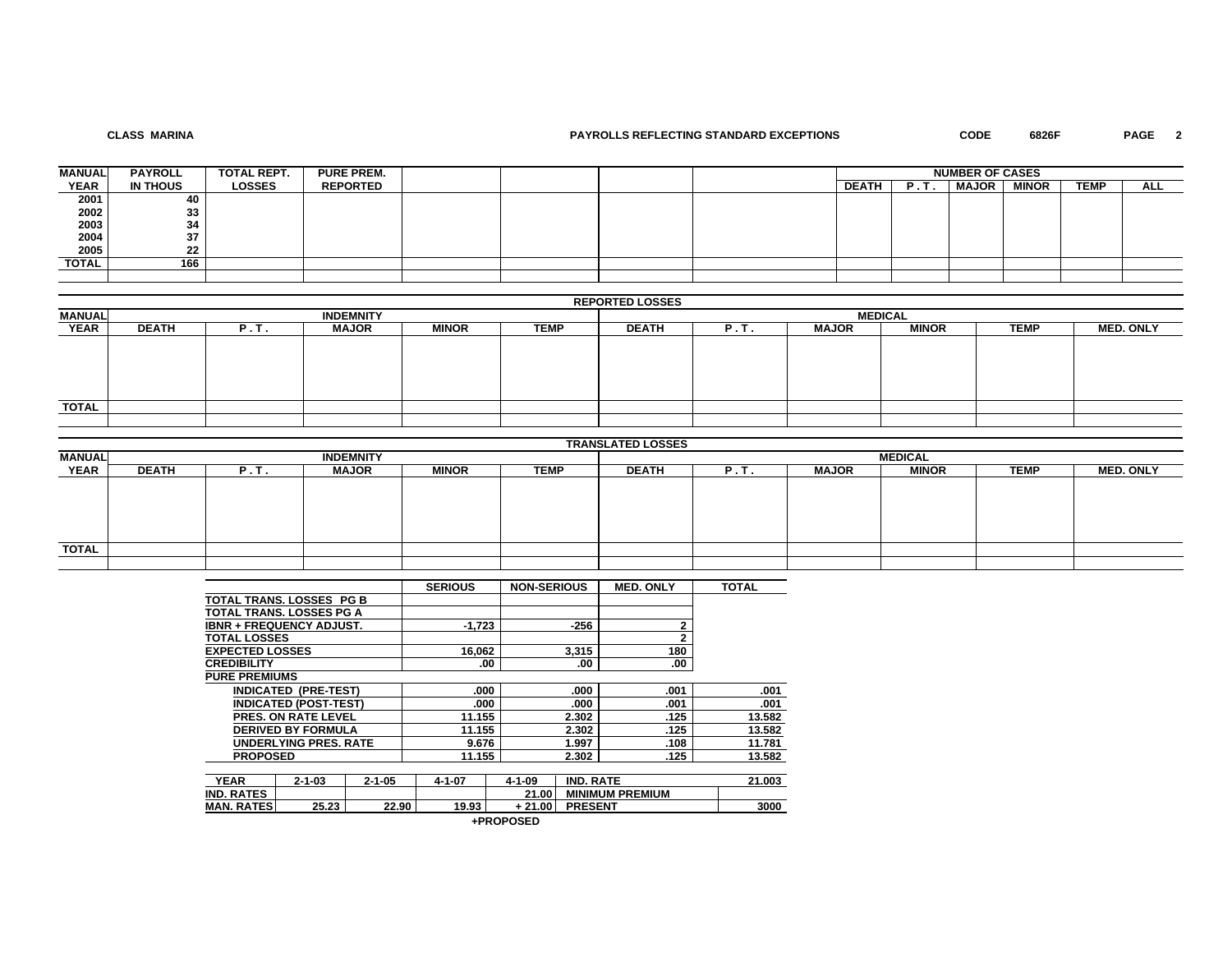# **CLASS SHIP BUILDING IRON OR STEEL PAYROLLS REFLECTING STANDARD EXCEPTIONS CODE 6843F PAGE 3**

PAGE 3

| <b>MANUAL</b> | <b>PAYROLL</b> | TOTAL REPT. | <b>PURE PREM.</b> |  |  |              | <b>NUMBER OF CASES</b> |              |              |             |            |
|---------------|----------------|-------------|-------------------|--|--|--------------|------------------------|--------------|--------------|-------------|------------|
| <b>YEAR</b>   | IN THOUS       | LOSSES      | <b>REPORTED</b>   |  |  | <b>DEATH</b> |                        | <b>MAJOR</b> | <b>MINOR</b> | <b>TEMP</b> | <b>ALL</b> |
| 2001          | 346            | 439,174     | 126.928           |  |  |              |                        |              |              |             |            |
| 2002          | 33,057         | 1,410,522   | 4.266             |  |  |              |                        |              |              |             | 16         |
| 2003          | 78             | 666         | .853              |  |  |              |                        |              |              |             |            |
| 2004          | 111            |             |                   |  |  |              |                        |              |              |             |            |
| 2005          | 1,563          | 5,220       | .333              |  |  |              |                        |              |              |             |            |
| TOTAL         | 35,155         | 1,855,582   | 5.278             |  |  |              |                        |              |              |             | 21         |
|               |                |             |                   |  |  |              |                        |              |              |             |            |

|               |              |      |                  |              |             | <b>REPORTED LOSSES</b> |      |              |              |             |                  |  |
|---------------|--------------|------|------------------|--------------|-------------|------------------------|------|--------------|--------------|-------------|------------------|--|
| <b>MANUAL</b> |              |      | <b>INDEMNITY</b> |              |             | <b>MEDICAL</b>         |      |              |              |             |                  |  |
| <b>YEAR</b>   | <b>DEATH</b> | P.T. | <b>MAJOR</b>     | <b>MINOR</b> | <b>TEMP</b> | <b>DEATH</b>           | P.I. | <b>MAJOR</b> | <b>MINOR</b> | <b>TEMP</b> | <b>MED. ONLY</b> |  |
| 2001          |              |      | 220,563          | 115,384      | 24,472      |                        |      | 17,000       | 34,260       | 27,495      |                  |  |
| 2002          |              |      | 921,712          | 188,823      | 75,741      |                        |      | 143,500      | 14,518       | 58,795      | 7,433            |  |
| 2003          |              |      |                  |              |             |                        |      |              |              |             | 666              |  |
|               |              |      |                  |              |             |                        |      |              |              |             |                  |  |
| 2005          |              |      |                  |              |             |                        |      |              |              |             | 5,220            |  |
| TOTAL         |              |      | 1,142,275        | 304,207      | 100.213     |                        |      | 160,500      | 48.778       | 86,290      | 13,319           |  |
|               |              |      |                  |              |             |                        |      |              |              |             |                  |  |

|              |              |      |                  |              |             | <b>TRANSLATED LOSSES</b> |     |              |                |         |                  |
|--------------|--------------|------|------------------|--------------|-------------|--------------------------|-----|--------------|----------------|---------|------------------|
| MANUAL       |              |      | <b>INDEMNITY</b> |              |             |                          |     |              | <b>MEDICAL</b> |         |                  |
| <b>YEAR</b>  | <b>DEATH</b> | P.T. | <b>MAJOR</b>     | <b>MINOR</b> | <b>TEMP</b> | <b>DEATH</b>             | P.T | <b>MAJOR</b> | <b>MINOR</b>   | TEMP    | <b>MED. ONLY</b> |
| 2001         |              |      | 347,828          | 279,806      | 40,379      |                          |     | 29,852       | 81,607         | 77,151  |                  |
| 2002<br>2003 |              |      | 2,086,361        | 365,770      | 173,898     |                          |     | 482,479      | 54,731         | 191,286 | 13,513           |
|              |              |      |                  |              |             |                          |     |              |                |         | 555              |
|              |              |      |                  |              |             |                          |     |              |                |         |                  |
| 2005         |              |      |                  |              |             |                          |     |              |                |         | 5,716            |
| <b>TOTAL</b> |              |      | 2,434,189        | 645,576      | 214.277     |                          |     | 512,331      | 136,338        | 268,437 | 19,784           |
|              |              |      |                  |              |             |                          |     |              |                |         |                  |

|                                 |                              |              | <b>SERIOUS</b> | <b>NON-SERIOUS</b> |                  | <b>MED. ONLY</b>       | <b>TOTAL</b> |
|---------------------------------|------------------------------|--------------|----------------|--------------------|------------------|------------------------|--------------|
| TOTAL TRANS, LOSSES PG B        |                              |              | 2,946,520      |                    | 1.264.628        | 19.784                 |              |
| TOTAL TRANS, LOSSES PG A        |                              |              |                |                    |                  |                        |              |
| <b>IBNR + FREQUENCY ADJUST.</b> |                              |              | 1,702,997      |                    | 268.015          | 69                     |              |
| <b>TOTAL LOSSES</b>             |                              |              | 4,649,517      |                    | 1,532,643        | 19,853                 |              |
| <b>EXPECTED LOSSES</b>          |                              |              | 4,154,617      |                    | 989,964          | 60,819                 |              |
| <b>CREDIBILITY</b>              |                              |              | .03            |                    | .07              | .11                    |              |
| <b>PURE PREMIUMS</b>            |                              |              |                |                    |                  |                        |              |
|                                 | <b>INDICATED (PRE-TEST)</b>  |              | 13.226         |                    | 4.360            | .056                   | 17.642       |
|                                 | <b>INDICATED (POST-TEST)</b> |              | 14.588         |                    | 2.036            | .071                   | 16.695       |
|                                 | <b>PRES. ON RATE LEVEL</b>   |              | 13.625         |                    | 3.247            | .199                   | 17.071       |
|                                 | <b>DERIVED BY FORMULA</b>    |              | 13.654         |                    | 3.162            | .185                   | 17.001       |
|                                 | <b>UNDERLYING PRES, RATE</b> |              | 11.818         |                    | 2.816            | .173                   | 14.807       |
| <b>PROPOSED</b>                 |                              |              | 13.654         |                    | 3.162            | .185                   | 17.001       |
|                                 |                              |              |                |                    |                  |                        |              |
| <b>YEAR</b>                     | $2 - 1 - 03$                 | $2 - 1 - 05$ | $4 - 1 - 07$   | $4 - 1 - 09$       | <b>IND. RATE</b> |                        | 26.290       |
| <b>IND. RATES</b>               |                              |              |                | 26.29              |                  | <b>MINIMUM PREMIUM</b> |              |
| <b>MAN. RATES</b>               | 31.56                        | 28.64        | 25.05          | + 26.29            | <b>PRESENT</b>   |                        | 3000         |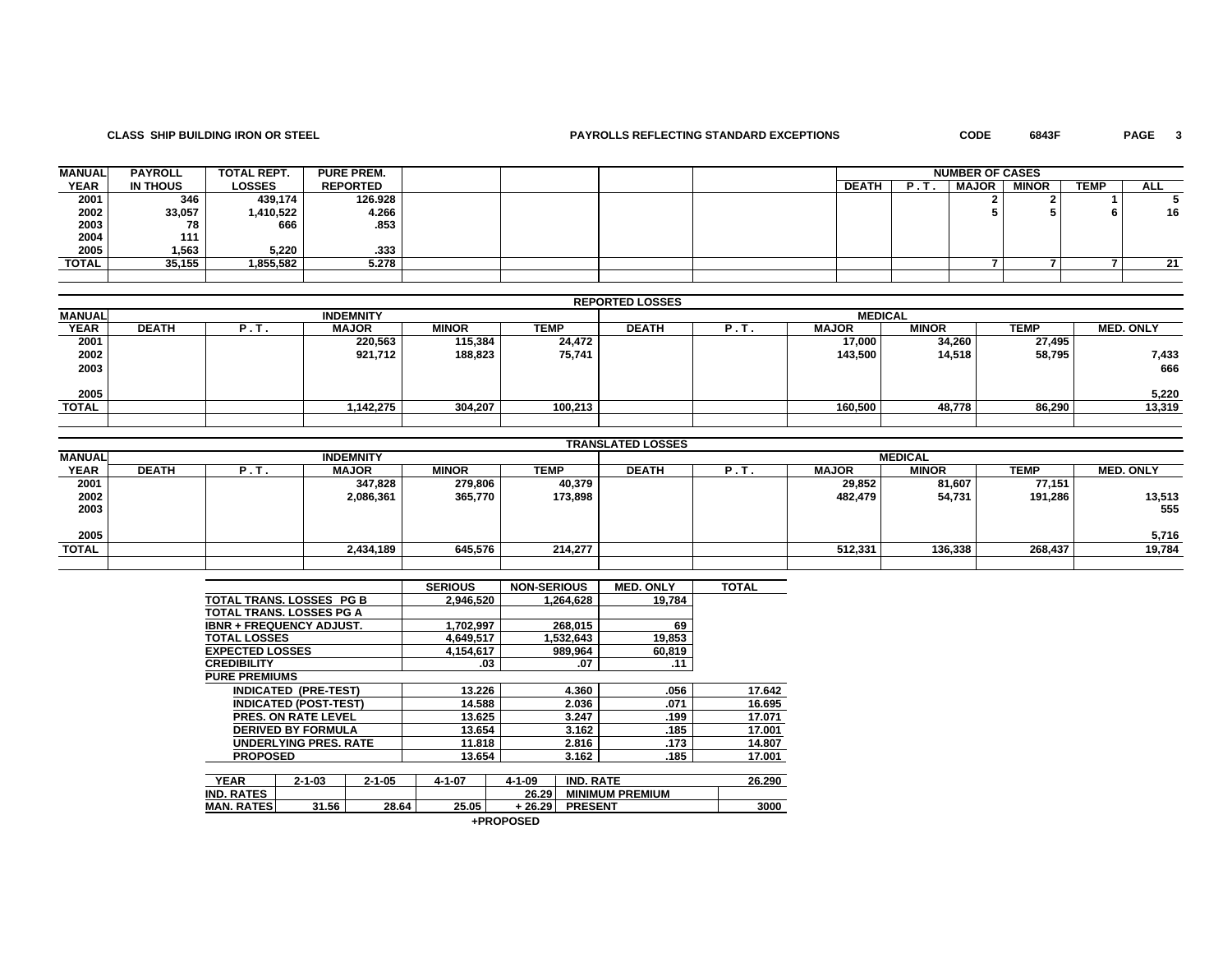### **CLASS SHIP REPAIR OR CONVRSN-ALL OPER. PAYROLLS REFLECTING STANDARD EXCEPTIONS CODE 6872F PAGE 4**

PAGE 4

| <b>MANUAL</b> | <b>PAYROLL</b> | <b>TOTAL REPT.</b> | <b>PURE PREM.</b> |  |  |              |    | <b>NUMBER OF CASES</b> |              |                 |            |
|---------------|----------------|--------------------|-------------------|--|--|--------------|----|------------------------|--------------|-----------------|------------|
| <b>YEAR</b>   | IN THOUS       | <b>LOSSES</b>      | <b>REPORTED</b>   |  |  | <b>DEATH</b> | в. | <b>MAJOR</b>           | <b>MINOR</b> | <b>TEMP</b>     | <b>ALL</b> |
| 2001          | 2,195          | 68,799             | 3.134             |  |  |              |    |                        |              |                 |            |
|               | 2,600          | 49,744             | 1.913             |  |  |              |    |                        |              |                 |            |
| 2002<br>2003  | 3,584          | 11,392             | .317              |  |  |              |    |                        |              |                 |            |
| 2004          | 2,157          | 12.240             | .567              |  |  |              |    |                        |              |                 |            |
| 2005          | 123            |                    |                   |  |  |              |    |                        |              |                 |            |
| TOTAL         | 10,659         | 142,175            | 1.334             |  |  |              |    |                        |              | 10 <sub>1</sub> | 10         |
|               |                |                    |                   |  |  |              |    |                        |              |                 |            |

|               |              |      |                  |              |             | <b>REPORTED LOSSES</b> |      |              |                |             |                  |
|---------------|--------------|------|------------------|--------------|-------------|------------------------|------|--------------|----------------|-------------|------------------|
| <b>MANUAL</b> |              |      | <b>INDEMNITY</b> |              |             |                        |      |              | <b>MEDICAL</b> |             |                  |
| <b>YEAR</b>   | <b>DEATH</b> | P.T. | <b>MAJOR</b>     | <b>MINOR</b> | <b>TEMP</b> | <b>DEATH</b>           | P.T. | <b>MAJOR</b> | <b>MINOR</b>   | <b>TEMP</b> | <b>MED. ONLY</b> |
| 2001          |              |      |                  |              | 24,972      |                        |      |              |                | 40,792      | 3,035            |
| 2002          |              |      |                  |              | 18,528      |                        |      |              |                | 20,189      | 11,027           |
| 2003<br>2004  |              |      |                  |              |             |                        |      |              |                |             | 11,392           |
|               |              |      |                  |              |             |                        |      |              |                |             | 12,240           |
|               |              |      |                  |              |             |                        |      |              |                |             |                  |
| TOTAL         |              |      |                  |              | 43,500      |                        |      |              |                | 60,981      | 37,694           |
|               |              |      |                  |              |             |                        |      |              |                |             |                  |

|               |              |      |                  |              |             | <b>TRANSLATED LOSSES</b> |      |              |                |         |                  |
|---------------|--------------|------|------------------|--------------|-------------|--------------------------|------|--------------|----------------|---------|------------------|
| <b>MANUAL</b> |              |      | <b>INDEMNITY</b> |              |             |                          |      |              | <b>MEDICAL</b> |         |                  |
| <b>YEAR</b>   | <b>DEATH</b> | P.T. | <b>MAJOR</b>     | <b>MINOR</b> | <b>TEMP</b> | <b>DEATH</b>             | Р.Т. | <b>MAJOR</b> | <b>MINOR</b>   | TEMP    | <b>MED. ONLY</b> |
| 2001          |              |      |                  |              | 41,204      |                          |      |              |                | 114,463 | 2,531            |
| 2002          |              |      | 3,312            | 1,945        | 41,696      |                          |      | 1,079        | 327            | 65,629  | 20,047           |
| 2003          |              |      |                  |              |             |                          |      |              |                |         | 9,490            |
| 2004          |              |      |                  |              |             |                          |      |              |                |         | 10,539           |
|               |              |      |                  |              |             |                          |      |              |                |         |                  |
| TOTAL         |              |      | 3,312            | 1,945        | 82,900      |                          |      | 1,079        | 327            | 180,092 | 42,607           |
|               |              |      |                  |              |             |                          |      |              |                |         |                  |

|                                 |                              |              | <b>SERIOUS</b> | <b>NON-SERIOUS</b> |                  | <b>MED. ONLY</b>       | <b>TOTAL</b> |
|---------------------------------|------------------------------|--------------|----------------|--------------------|------------------|------------------------|--------------|
| <b>TOTAL TRANS, LOSSES PG B</b> |                              |              | 4.391          |                    | 265.264          | 42.607                 |              |
|                                 | TOTAL TRANS. LOSSES PG A     |              |                |                    |                  |                        |              |
| <b>IBNR + FREQUENCY ADJUST.</b> |                              |              | $-402.116$     |                    | $-38.358$        | 184                    |              |
| <b>TOTAL LOSSES</b>             |                              |              |                |                    | 226,906          | 42,791                 |              |
| <b>EXPECTED LOSSES</b>          |                              |              | 3,110,829      |                    | 564,820          | 36,667                 |              |
| <b>CREDIBILITY</b>              |                              |              | .01            |                    | .03              | .05                    |              |
| <b>PURE PREMIUMS</b>            |                              |              |                |                    |                  |                        |              |
|                                 | <b>INDICATED (PRE-TEST)</b>  |              | .000           |                    | 2.129            | .401                   | 2.530        |
|                                 | <b>INDICATED (POST-TEST)</b> |              | .000           |                    | .994             | .506                   | 1.500        |
|                                 | <b>PRES. ON RATE LEVEL</b>   |              | 33.647         |                    | 6.109            | .397                   | 40.153       |
|                                 | <b>DERIVED BY FORMULA</b>    |              | 33.311         |                    | 5.956            | .402                   | 39.669       |
|                                 | <b>UNDERLYING PRES, RATE</b> |              | 29.185         |                    | 5.299            | .344                   | 34.828       |
| <b>PROPOSED</b>                 |                              |              | 33.311         |                    | 5.956            | .402                   | 39.669       |
|                                 |                              |              |                |                    |                  |                        |              |
| <b>YEAR</b>                     | $2 - 1 - 03$                 | $2 - 1 - 05$ | $4 - 1 - 07$   | $4 - 1 - 09$       | <b>IND. RATE</b> |                        | 61.344       |
| <b>IND. RATES</b>               |                              |              |                | 61.34              |                  | <b>MINIMUM PREMIUM</b> |              |
| <b>MAN. RATES</b>               | 75.32                        | 68.17        | 58.92          | $+61.34$           | <b>PRESENT</b>   |                        | 3000         |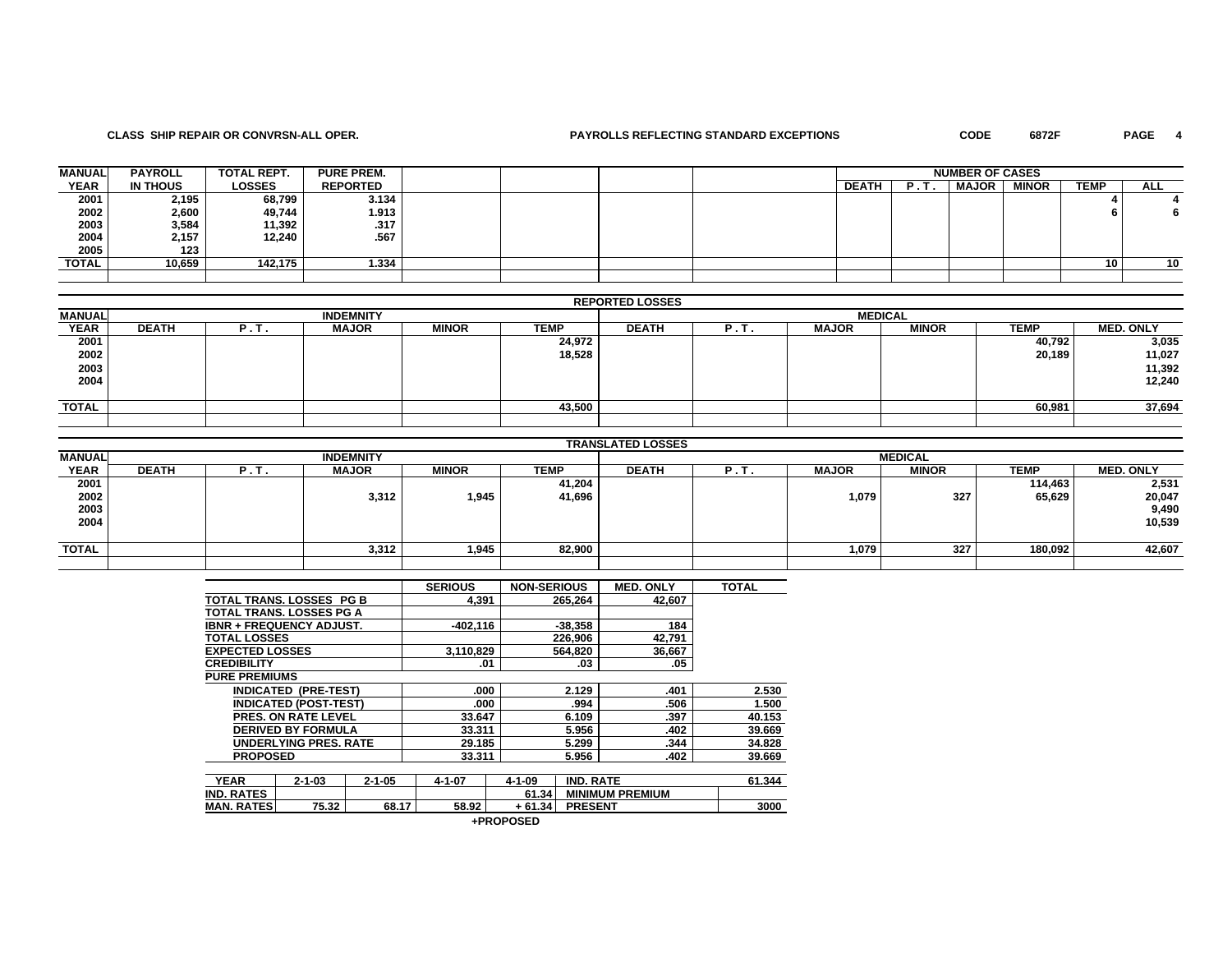## **CLASS STEVEDORING, N.O.C. PAYROLLS REFLECTING STANDARD EXCEPTIONS CODE 7309F PAGE 5**

| <b>MANUAL</b> | <b>PAYROLL</b> | TOTAL REPT.   | <b>PURE PREM.</b> |  |  |              |    | <b>NUMBER OF CASES</b> |              |             |            |
|---------------|----------------|---------------|-------------------|--|--|--------------|----|------------------------|--------------|-------------|------------|
| <b>YEAR</b>   | IN THOUS       | <b>LOSSES</b> | <b>REPORTED</b>   |  |  | <b>DEATH</b> | D. | <b>MAJOR</b>           | <b>MINOR</b> | <b>TEMP</b> | <b>ALL</b> |
| 2001          | 6,186          | 1,910,520     | 30.884            |  |  |              |    |                        | 20           |             | 27         |
| 2002          | 4,123          | 180,327       | 4.373             |  |  |              |    |                        |              |             | 10         |
| 2003          | 3,731          | 1,073,776     | 28.779            |  |  |              |    |                        |              |             | 14         |
| 2004          | 505            | 150,406       | 29.783            |  |  |              |    |                        |              |             |            |
| 2005          | 272            |               |                   |  |  |              |    |                        |              |             |            |
| TOTAL         | 14,817         | 3,315,029     | 22.373            |  |  |              |    | 10                     | 28           | 15          | 53         |
|               |                |               |                   |  |  |              |    |                        |              |             |            |

|               |              |      |                  |              |         | <b>REPORTED LOSSES</b> |                |              |                |             |                  |
|---------------|--------------|------|------------------|--------------|---------|------------------------|----------------|--------------|----------------|-------------|------------------|
| <b>MANUAL</b> |              |      | <b>INDEMNITY</b> |              |         |                        |                |              | <b>MEDICAL</b> |             |                  |
| <b>YEAR</b>   | <b>DEATH</b> | ີ.!. | <b>MAJOR</b>     | <b>MINOR</b> | TEMP    | <b>DEATH</b>           | $P_{\rm{eff}}$ | <b>MAJOR</b> | <b>MINOR</b>   | <b>TEMP</b> | <b>MED. ONLY</b> |
| 2001          |              |      | 767,489          | 364,469      | 46,210  |                        |                | 303,071      | 379,077        | 10,906      | 39,298           |
| 2002          |              |      |                  | 66,131       | 40,466  |                        |                |              | 20,850         | 47,050      | 5,830            |
| 2003          |              |      | 614,541          | 152,198      | 61,002  |                        |                | 154,459      | 21,801         | 60,070      | 9,705            |
| 2004          |              |      | 131.916          | 2,004        |         |                        |                | 15,796       | 690            |             |                  |
|               |              |      |                  |              |         |                        |                |              |                |             |                  |
| <b>TOTAL</b>  |              |      | 1,513,946        | 584,802      | 147,678 |                        |                | 473,326      | 422,418        | 118,026     | 54,833           |
|               |              |      |                  |              |         |                        |                |              |                |             |                  |

|               |              |        |                  |              |         | <b>TRANSLATED LOSSES</b> |       |              |                |         |                  |
|---------------|--------------|--------|------------------|--------------|---------|--------------------------|-------|--------------|----------------|---------|------------------|
| <b>MANUAL</b> |              |        | <b>INDEMNITY</b> |              |         |                          |       |              | <b>MEDICAL</b> |         |                  |
| <b>YEAR</b>   | <b>DEATH</b> | .      | <b>MAJOR</b>     | <b>MINOR</b> | TEMP    | <b>DEATH</b>             | . .   | <b>MAJOR</b> | <b>MINOR</b>   | TEMP    | <b>MED. ONLY</b> |
| 2001          |              |        | 1,210,330        | 883,840      | 76,246  |                          |       | 532.193      | 902,963        | 30,602  | 32,775           |
| 2002<br>2003  |              |        | 16,785           | 129,568      | 92,274  |                          |       | 2,514        | 77,992         | 153,172 | 10,599           |
|               |              |        | 998,290          | 241,693      | 93,060  |                          |       | 272,440      | 59,870         | 138,970 | 8,084            |
| 2004          |              | 99,419 | 189,926          | 8,360        | 282     |                          | 6,201 | 23,302       | 3,811          | 118     |                  |
|               |              |        |                  |              |         |                          |       |              |                |         |                  |
| <b>TOTAL</b>  |              | 99,419 | 2,415,331        | 1,263,461    | 261.862 |                          | 6,201 | 830.449      | 1,044,636      | 322,862 | 51,458           |
|               |              |        |                  |              |         |                          |       |              |                |         |                  |

|                                 |                              |              | <b>SERIOUS</b> | <b>NON-SERIOUS</b> |                  | <b>MED. ONLY</b>       | <b>TOTAL</b> |
|---------------------------------|------------------------------|--------------|----------------|--------------------|------------------|------------------------|--------------|
| TOTAL TRANS, LOSSES PG B        |                              |              | 3.351.400      |                    | 2.892.821        | 51.458                 |              |
| TOTAL TRANS. LOSSES PG A        |                              |              |                |                    |                  |                        |              |
| <b>IBNR + FREQUENCY ADJUST.</b> |                              |              | $-535.486$     |                    | $-150.055$       | 89                     |              |
| <b>TOTAL LOSSES</b>             |                              |              | 2,815,914      |                    | 2,742,766        | 51,547                 |              |
| <b>EXPECTED LOSSES</b>          |                              |              | 7,321,524      |                    | 1,475,329        | 71,862                 |              |
| <b>CREDIBILITY</b>              |                              |              | .02            |                    | .04              | .06                    |              |
| <b>PURE PREMIUMS</b>            |                              |              |                |                    |                  |                        |              |
|                                 | <b>INDICATED (PRE-TEST)</b>  |              | 19.005         |                    | 18.511           | .348                   | 37.864       |
|                                 | <b>INDICATED (POST-TEST)</b> |              | 20.963         |                    | 8.645            | .439                   | 30.047       |
|                                 | <b>PRES. ON RATE LEVEL</b>   |              | 56.968         |                    | 11.480           | .559                   | 69.007       |
|                                 | <b>DERIVED BY FORMULA</b>    |              | 56.248         |                    | 11.367           | .552                   | 68.167       |
|                                 | <b>UNDERLYING PRES. RATE</b> |              | 49.413         |                    | 9.957            | .485                   | 59.855       |
| <b>PROPOSED</b>                 |                              |              | 56.248         |                    | 11.367           | .552                   | 68.167       |
|                                 |                              |              |                |                    |                  |                        |              |
| <b>YEAR</b>                     | $2 - 1 - 03$                 | $2 - 1 - 05$ | $4 - 1 - 07$   | $4 - 1 - 09$       | <b>IND. RATE</b> |                        | 105.413      |
| <b>IND. RATES</b>               |                              |              |                | 105.41             |                  | <b>MINIMUM PREMIUM</b> |              |
| <b>MAN. RATES</b>               | 129.14                       | 117.72       | 101.26         | $+105.41$          | <b>PRESENT</b>   |                        | 3000         |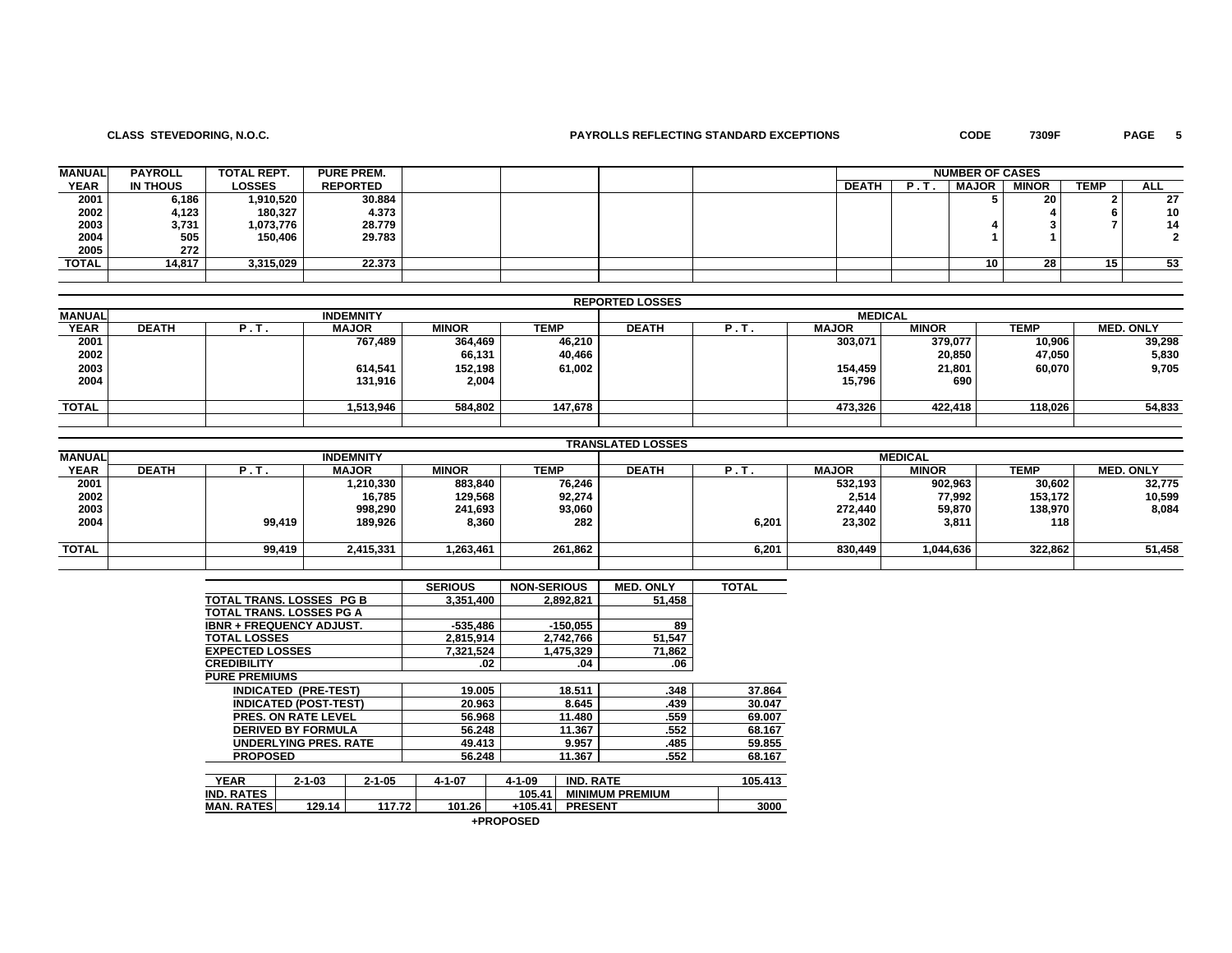### **CLASS COAL DOCK OPER. AND STEVEDORING PAYROLLS REFLECTING STANDARD EXCEPTIONS CODE 7313F PAGE 6**

PAGE 6

| <b>MANUAL</b> | <b>PAYROLL</b>  | <b>TOTAL REPT.</b> | <b>PURE PREM.</b> |  |  |              |     | <b>NUMBER OF CASES</b> |              |             |            |
|---------------|-----------------|--------------------|-------------------|--|--|--------------|-----|------------------------|--------------|-------------|------------|
| <b>YEAR</b>   | <b>IN THOUS</b> | <b>LOSSES</b>      | <b>REPORTED</b>   |  |  | <b>DEATH</b> | . . | <b>MAJOR</b>           | <b>MINOR</b> | <b>TEMP</b> | <b>ALL</b> |
| 2001          | 1,858           | 97,847             | 5.266             |  |  |              |     |                        |              |             |            |
| 2002          | 1,984           | 21,715             | 1.094             |  |  |              |     |                        |              |             |            |
| 2003          | 1,559           | 382,892            | 24.560            |  |  |              |     |                        |              |             |            |
| 2004          | 1,361           | 279,187            | 20.513            |  |  |              |     |                        |              |             |            |
| 2005          | 1,742           | 46.139             | 2.648             |  |  |              |     |                        |              |             |            |
| TOTAL         | 8,504           | 827,780            | 9.734             |  |  |              |     |                        |              |             |            |
|               |                 |                    |                   |  |  |              |     |                        |              |             |            |

|               |              |   |                  |              |         | <b>REPORTED LOSSES</b> |   |              |                |             |                  |
|---------------|--------------|---|------------------|--------------|---------|------------------------|---|--------------|----------------|-------------|------------------|
| <b>MANUAL</b> |              |   | <b>INDEMNITY</b> |              |         |                        |   |              | <b>MEDICAL</b> |             |                  |
| <b>YEAR</b>   | <b>DEATH</b> | . | <b>MAJOR</b>     | <b>MINOR</b> | TEMP    | <b>DEATH</b>           | , | <b>MAJOR</b> | <b>MINOR</b>   | <b>TEMP</b> | <b>MED. ONLY</b> |
| 2001          |              |   |                  |              | 57,547  |                        |   |              |                | 34,665      | 5,635            |
| 2002          |              |   |                  | 15,290       | 4,817   |                        |   |              |                |             | 1,608            |
| 2003          |              |   | 325,646          | 1,300        | 5,484   |                        |   | 45,804       |                | 1,680       | 2,978            |
| 2004          |              |   | 104,033          | 48.780       | 59,121  |                        |   | 20,160       | 12.040         | 34,167      | 886              |
| 2005          |              |   |                  |              | 24,540  |                        |   |              |                | 14,578      | 7,021            |
| <b>TOTAL</b>  |              |   | 429,679          | 65,370       | 151,509 |                        |   | 65,964       | 12,040         | 85,090      | 18,128           |
|               |              |   |                  |              |         |                        |   |              |                |             |                  |

|               |              |         |                  |              |         | <b>TRANSLATED LOSSES</b> |        |              |                |         |                  |
|---------------|--------------|---------|------------------|--------------|---------|--------------------------|--------|--------------|----------------|---------|------------------|
| <b>MANUAL</b> |              |         | <b>INDEMNITY</b> |              |         |                          |        |              | <b>MEDICAL</b> |         |                  |
| <b>YEAR</b>   | <b>DEATH</b> |         | <b>MAJOR</b>     | <b>MINOR</b> | TEMP    | <b>DEATH</b>             |        | <b>MAJOR</b> | <b>MINOR</b>   | TEMP    | <b>MED. ONLY</b> |
| 2001          |              |         |                  |              | 94,952  |                          |        |              |                | 97,270  | 4,700            |
| 2002<br>2003  |              |         | 3,069            | 29,480       | 11,117  |                          |        |              |                |         | 2,923            |
|               |              |         | 477,146          | 16,091       | 7,489   |                          |        | 72,114       | 5,213          | 3,844   | 2,481            |
| 2004          |              | 78,404  | 313,597          | 82,028       | 51,096  |                          | 7,914  | 55,071       | 32,731         | 50,798  | 763              |
| 2005          |              | 57,753  | 57,484           | 16,704       | 13,954  |                          | 14,352 | 11.295       | 8,145          | 11,312  | 7,688            |
| <b>TOTAL</b>  |              | 136.157 | 851,296          | 144,303      | 178,608 |                          | 22,266 | 138,480      | 46,089         | 163.224 | 18,555           |
|               |              |         |                  |              |         |                          |        |              |                |         |                  |

|                        |                                 |              | <b>SERIOUS</b> | <b>NON-SERIOUS</b> |                  | <b>MED. ONLY</b>       | <b>TOTAL</b> |
|------------------------|---------------------------------|--------------|----------------|--------------------|------------------|------------------------|--------------|
|                        | TOTAL TRANS, LOSSES PG B        |              | 1,148,199      |                    | 532.224          | 18,555                 |              |
|                        | TOTAL TRANS. LOSSES PG A        |              |                |                    |                  |                        |              |
|                        | <b>IBNR + FREQUENCY ADJUST.</b> |              | $-51.965$      |                    | $-6,355$         | 136                    |              |
| <b>TOTAL LOSSES</b>    |                                 |              | 1.096.234      |                    | 525,869          | 18,691                 |              |
| <b>EXPECTED LOSSES</b> |                                 |              | 849,380        |                    | 168,889          | 15,732                 |              |
| <b>CREDIBILITY</b>     |                                 |              | .01            |                    | .03              | .04                    |              |
| <b>PURE PREMIUMS</b>   |                                 |              |                |                    |                  |                        |              |
|                        | <b>INDICATED (PRE-TEST)</b>     |              | 12.891         |                    | 6.184            | .220                   | 19.295       |
|                        | <b>INDICATED (POST-TEST)</b>    |              | 14.219         |                    | 2.888            | .277                   | 17.384       |
|                        | <b>PRES. ON RATE LEVEL</b>      |              | 11.515         |                    | 2.290            | .213                   | 14.018       |
|                        | <b>DERIVED BY FORMULA</b>       |              | 11.542         |                    | 2.308            | .216                   | 14.066       |
|                        | <b>UNDERLYING PRES, RATE</b>    |              | 9.988          |                    | 1.986            | .185                   | 12.159       |
| <b>PROPOSED</b>        |                                 |              | 11.542         |                    | 2.308            | .216                   | 14.066       |
|                        |                                 |              |                |                    |                  |                        |              |
| <b>YEAR</b>            | $2 - 1 - 03$                    | $2 - 1 - 05$ | $4 - 1 - 07$   | $4 - 1 - 09$       | <b>IND. RATE</b> |                        | 21.751       |
| <b>IND. RATES</b>      |                                 |              |                | 21.75              |                  | <b>MINIMUM PREMIUM</b> |              |
| <b>MAN. RATES</b>      | 26.04                           | 23.63        | 20.57          | $+21.75$           | <b>PRESENT</b>   |                        | 3000         |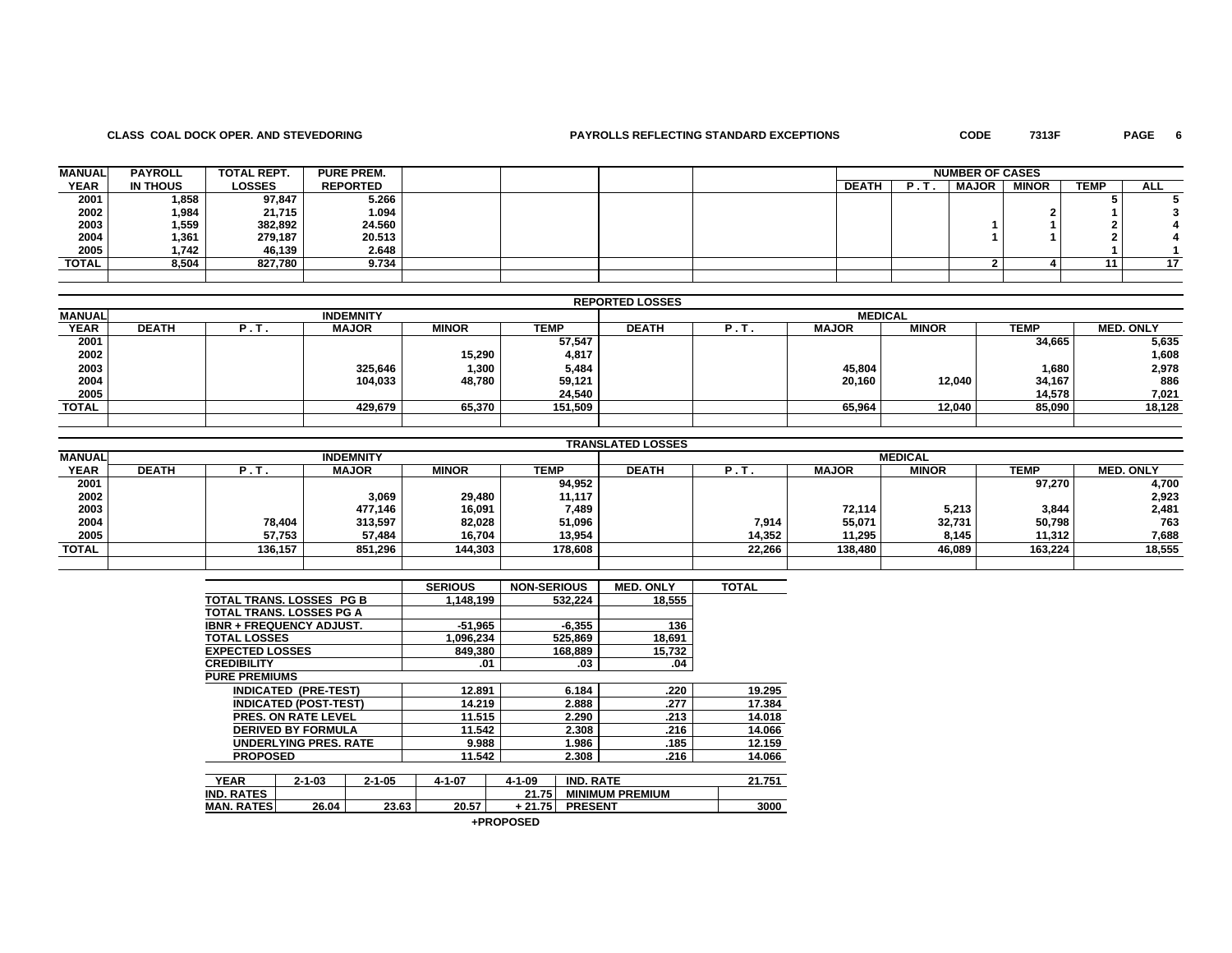# **CLASS STEVDRNG-BY HAND OR HND TRK EXCLV PAYROLLS REFLECTING STANDARD EXCEPTIONS CODE 7317F PAGE 7**

PAGE 7

| <b>MANUAL</b> | <b>PAYROLL</b> | <b>TOTAL REPT.</b> | <b>PURE PREM.</b> |  |  |              |                | <b>NUMBER OF CASES</b> |              |             |     |
|---------------|----------------|--------------------|-------------------|--|--|--------------|----------------|------------------------|--------------|-------------|-----|
| <b>YEAR</b>   | IN THOUS       | <b>LOSSES</b>      | <b>REPORTED</b>   |  |  | <b>DEATH</b> | $P_{\rm{eff}}$ | <b>MAJOR</b>           | <b>MINOR</b> | <b>TEMP</b> | ALL |
| 2001          |                |                    |                   |  |  |              |                |                        |              |             |     |
|               | 10             |                    |                   |  |  |              |                |                        |              |             |     |
| 2002<br>2003  | 289            |                    |                   |  |  |              |                |                        |              |             |     |
| 2004          |                |                    |                   |  |  |              |                |                        |              |             |     |
| 2005          |                |                    |                   |  |  |              |                |                        |              |             |     |
| TOTAL         | 300            |                    |                   |  |  |              |                |                        |              |             |     |
|               |                |                    |                   |  |  |              |                |                        |              |             |     |

### **REPORTED LOSSES**

| <b>MANUAL</b> |              |      | <b>INDEMNITY</b> |              |             | <b>MEDICAL</b> |      |              |              |             |                  |  |
|---------------|--------------|------|------------------|--------------|-------------|----------------|------|--------------|--------------|-------------|------------------|--|
| <b>YEAR</b>   | <b>DEATH</b> | P.T. | <b>MAJOR</b>     | <b>MINOR</b> | <b>TEMP</b> | <b>DEATH</b>   | P.T. | <b>MAJOR</b> | <b>MINOR</b> | <b>TEMP</b> | <b>MED. ONLY</b> |  |
|               |              |      |                  |              |             |                |      |              |              |             |                  |  |
|               |              |      |                  |              |             |                |      |              |              |             |                  |  |
|               |              |      |                  |              |             |                |      |              |              |             |                  |  |
|               |              |      |                  |              |             |                |      |              |              |             |                  |  |
|               |              |      |                  |              |             |                |      |              |              |             |                  |  |
| <b>TOTAL</b>  |              |      |                  |              |             |                |      |              |              |             |                  |  |
|               |              |      |                  |              |             |                |      |              |              |             |                  |  |

|               |              |      |                  |              |             | <b>TRANSLATED LOSSES</b> |      |              |                |             |                  |
|---------------|--------------|------|------------------|--------------|-------------|--------------------------|------|--------------|----------------|-------------|------------------|
| <b>MANUAL</b> |              |      | <b>INDEMNITY</b> |              |             |                          |      |              | <b>MEDICAL</b> |             |                  |
| <b>YEAR</b>   | <b>DEATH</b> | P.T. | <b>MAJOR</b>     | <b>MINOR</b> | <b>TEMP</b> | <b>DEATH</b>             | P.T. | <b>MAJOR</b> | <b>MINOR</b>   | <b>TEMP</b> | <b>MED. ONLY</b> |
|               |              |      |                  |              |             |                          |      |              |                |             |                  |
|               |              |      |                  |              |             |                          |      |              |                |             |                  |
|               |              |      |                  |              |             |                          |      |              |                |             |                  |
|               |              |      |                  |              |             |                          |      |              |                |             |                  |
|               |              |      |                  |              |             |                          |      |              |                |             |                  |
| <b>TOTAL</b>  |              |      |                  |              |             |                          |      |              |                |             |                  |
|               |              |      |                  |              |             |                          |      |              |                |             |                  |

|                                 |                              |              | <b>SERIOUS</b> | <b>NON-SERIOUS</b> |                  | <b>MED. ONLY</b>       | <b>TOTAL</b> |
|---------------------------------|------------------------------|--------------|----------------|--------------------|------------------|------------------------|--------------|
| TOTAL TRANS. LOSSES PG B        |                              |              |                |                    |                  |                        |              |
| TOTAL TRANS, LOSSES PG A        |                              |              |                |                    |                  |                        |              |
| <b>IBNR + FREQUENCY ADJUST.</b> |                              |              | $-29.294$      |                    | -807             |                        |              |
| <b>TOTAL LOSSES</b>             |                              |              |                |                    |                  |                        |              |
| <b>EXPECTED LOSSES</b>          |                              |              | 76,107         |                    | 15,903           | 751                    |              |
| <b>CREDIBILITY</b>              |                              |              |                | .00                | .00              | .00                    |              |
| <b>PURE PREMIUMS</b>            |                              |              |                |                    |                  |                        |              |
|                                 | <b>INDICATED (PRE-TEST)</b>  |              | .000           |                    | .000             | .000                   | .000         |
|                                 | <b>INDICATED (POST-TEST)</b> |              | .000           |                    | .000             | .000                   | .000         |
|                                 | <b>PRES. ON RATE LEVEL</b>   |              | 29.248         |                    | 6.112            | .288                   | 35.648       |
|                                 | <b>DERIVED BY FORMULA</b>    |              | 29.248         |                    | 6.112            | .288                   | 35.648       |
|                                 | <b>UNDERLYING PRES, RATE</b> |              | 25.369         |                    | 5.301            | .250                   | 30.920       |
| <b>PROPOSED</b>                 |                              |              | 29.248         |                    | 6.112            | .288                   | 35.648       |
|                                 |                              |              |                |                    |                  |                        |              |
| <b>YEAR</b>                     | $2 - 1 - 03$                 | $2 - 1 - 05$ | $4 - 1 - 07$   | $4 - 1 - 09$       | <b>IND. RATE</b> |                        | 55.126       |
| <b>IND. RATES</b>               |                              |              |                | 55.13              |                  | <b>MINIMUM PREMIUM</b> |              |
| <b>MAN. RATESI</b>              | 67.01                        | 60.11        | 52.31          | + 55.13            | <b>PRESENT</b>   |                        | 3000         |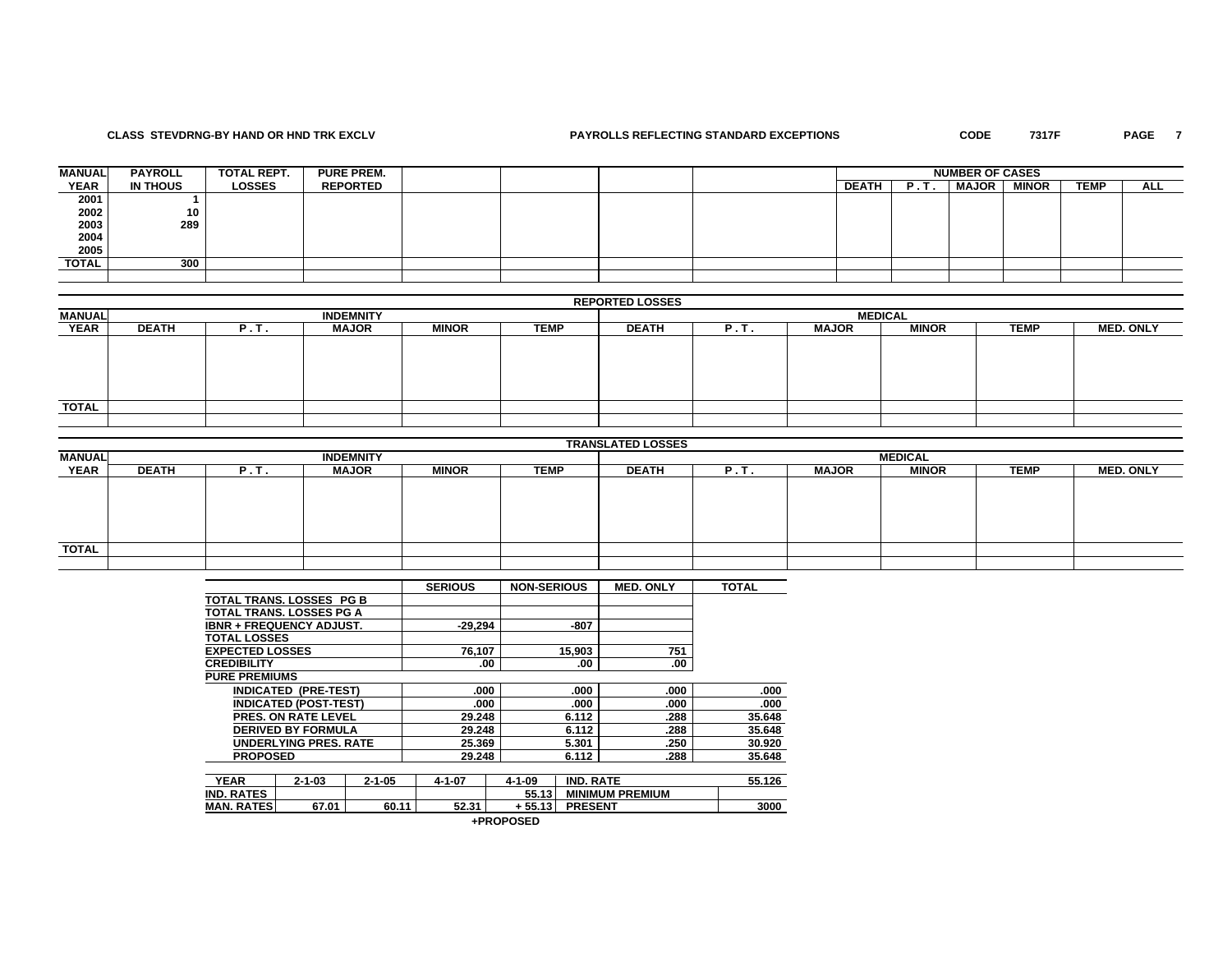# **CLASS STEVEDORING-CONTAINERIZED FREIGHT PAYROLLS REFLECTING STANDARD EXCEPTIONS CODE 7327F PAGE 8**

PAGE 8

| <b>MANUAL</b> | <b>PAYROLL</b>  | TOTAL REPT.   | <b>PURE PREM.</b> |  |  | <b>NUMBER OF CASES</b> |  |              |                 |             |     |
|---------------|-----------------|---------------|-------------------|--|--|------------------------|--|--------------|-----------------|-------------|-----|
| <b>YEAR</b>   | <b>IN THOUS</b> | <b>LOSSES</b> | <b>REPORTED</b>   |  |  | <b>DEATH</b>           |  | <b>MAJOR</b> | <b>MINOR</b>    | <b>TEMP</b> | ALL |
| 2001          | 5,199           | 1,817,756     | 34.963            |  |  |                        |  |              |                 |             | 10  |
| 2002          | 9,163           | 1,583,233     | 17.278            |  |  |                        |  |              | 12 <sub>1</sub> |             | 33  |
| 2003          | 5,788           | 2,269,773     | 39.215            |  |  |                        |  |              |                 |             | 18  |
| 2004          | 6,716           | 1,116,238     | 16.620            |  |  |                        |  |              |                 | 10          | 15  |
| 2005          | 4,217           | 391,987       | 9.295             |  |  |                        |  |              |                 |             | 10  |
| <b>TOTAL</b>  | 31.083          | 7.178.987     | 23.096            |  |  |                        |  | 13           | 29              | 44          | 86  |
|               |                 |               |                   |  |  |                        |  |              |                 |             |     |

|               |              |      |                  |              |             | <b>REPORTED LOSSES</b> |             |              |                |             |                  |
|---------------|--------------|------|------------------|--------------|-------------|------------------------|-------------|--------------|----------------|-------------|------------------|
| <b>MANUAL</b> |              |      | <b>INDEMNITY</b> |              |             |                        |             |              | <b>MEDICAL</b> |             |                  |
| <b>YEAR</b>   | <b>DEATH</b> | P.T. | <b>MAJOR</b>     | <b>MINOR</b> | <b>TEMP</b> | <b>DEATH</b>           | <b>P.T.</b> | <b>MAJOR</b> | <b>MINOR</b>   | <b>TEMP</b> | <b>MED. ONLY</b> |
| 2001          |              |      | 1,220,152        | 188,470      | 3,810       |                        |             | 317.706      | 83.237         | 3,294       | 1,087            |
| 2002          |              |      | 527.485          | 444,019      | 92,458      |                        |             | 171.616      | 235,579        | 84,789      | 27,287           |
| 2003          |              |      | 900,000. ا       | 204,197      | 106,431     |                        |             | 487.235      | 109,326        | 84,193      | 17,491           |
| 2004          |              |      | 525.560          | 113,228      | 87,370      |                        |             | 222.568      | 82,791         | 78,963      | 5,758            |
| 2005          |              |      |                  | 81,769       | 146.416     |                        |             |              | 49,525         | 106.200     | 8,077            |
| <b>TOTAL</b>  |              |      | 3,534,097        | 1,031,683    | 436,485     |                        |             | 1,199,125    | 560,458        | 357.439     | 59,700           |
|               |              |      |                  |              |             |                        |             |              |                |             |                  |

|               |              |         |                  |              |         | <b>TRANSLATED LOSSES</b> |         |              |                |         |                  |
|---------------|--------------|---------|------------------|--------------|---------|--------------------------|---------|--------------|----------------|---------|------------------|
| <b>MANUAL</b> |              |         | <b>INDEMNITY</b> |              |         |                          |         |              | <b>MEDICAL</b> |         |                  |
| <b>YEAR</b>   | <b>DEATH</b> | -       | <b>MAJOR</b>     | <b>MINOR</b> | TEMP    | <b>DEATH</b>             |         | <b>MAJOR</b> | <b>MINOR</b>   | TEMP    | <b>MED. ONLY</b> |
| 2001          |              |         | 1,831,929        | 457.041      | 6,287   |                          |         | 505,877      | 198.271        | 9,243   | 907              |
| 2002          |              |         | 1,251,300        | 851,109      | 216,165 |                          |         | 577,785      | 873,961        | 278,094 | 49,608           |
| 2003          |              |         | 1,993,815        | 349.677      | 157,592 |                          |         | 817.735      | 233,078        | 202,420 | 14,570           |
| 2004          |              | 358.516 | 960,546          | 179,695      | 79,213  |                          | 81,552  | 382,775      | 189.114        | 124,280 | 4,958            |
| 2005          |              | 389,153 | 473,077          | 161,916      | 91,035  |                          | 113.292 | 128,141      | 107,376        | 89,326  | 8,844            |
| <b>TOTAL</b>  |              | 747.669 | 6,510,667        | 1,999,438    | 550,292 |                          | 194.844 | 2,412,313    | 1,601,800      | 703,363 | 78.887           |
|               |              |         |                  |              |         |                          |         |              |                |         |                  |

|                        |                                 |              | <b>SERIOUS</b> | <b>NON-SERIOUS</b> |                  | <b>MED. ONLY</b>       | <b>TOTAL</b> |
|------------------------|---------------------------------|--------------|----------------|--------------------|------------------|------------------------|--------------|
|                        | <b>TOTAL TRANS, LOSSES PG B</b> |              | 9,865,493      |                    | 4,854,893        | 78,887                 |              |
|                        | <b>TOTAL TRANS, LOSSES PG A</b> |              |                |                    |                  |                        |              |
|                        | <b>IBNR + FREQUENCY ADJUST.</b> |              | $-239,733$     |                    | $-27.232$        | 503                    |              |
| <b>TOTAL LOSSES</b>    |                                 |              | 9,625,760      |                    | 4,827,661        | 79,390                 |              |
| <b>EXPECTED LOSSES</b> |                                 |              | 5,835,211      |                    | 1,475,511        | 60,612                 |              |
| <b>CREDIBILITY</b>     |                                 |              | .02            |                    | .06              | .10                    |              |
| <b>PURE PREMIUMS</b>   |                                 |              |                |                    |                  |                        |              |
|                        | <b>INDICATED (PRE-TEST)</b>     |              | 30.968         |                    | 15.532           | .255                   | 46.755       |
|                        | <b>INDICATED (POST-TEST)</b>    |              | 34.158         |                    | 7.253            | .322                   | 41.733       |
|                        | <b>PRES. ON RATE LEVEL</b>      |              | 21.643         |                    | 5.473            | .225                   | 27.341       |
|                        | <b>DERIVED BY FORMULA</b>       |              | 21.893         |                    | 5.580            | .235                   | 27.708       |
|                        | <b>UNDERLYING PRES, RATE</b>    |              | 18.773         |                    | 4.747            | .195                   | 23.715       |
| <b>PROPOSED</b>        |                                 |              | 21.893         |                    | 5.580            | .235                   | 27.708       |
|                        |                                 |              |                |                    |                  |                        |              |
| <b>YEAR</b>            | $2 - 1 - 03$                    | $2 - 1 - 05$ | $4 - 1 - 07$   | $4 - 1 - 09$       | <b>IND. RATE</b> |                        | 42.847       |
| <b>IND. RATES</b>      |                                 |              |                | 42.85              |                  | <b>MINIMUM PREMIUM</b> |              |
| <b>MAN. RATES</b>      | 48.28                           | 44.90        | 40.12          | $+42.85$           | <b>PRESENT</b>   |                        | 3000         |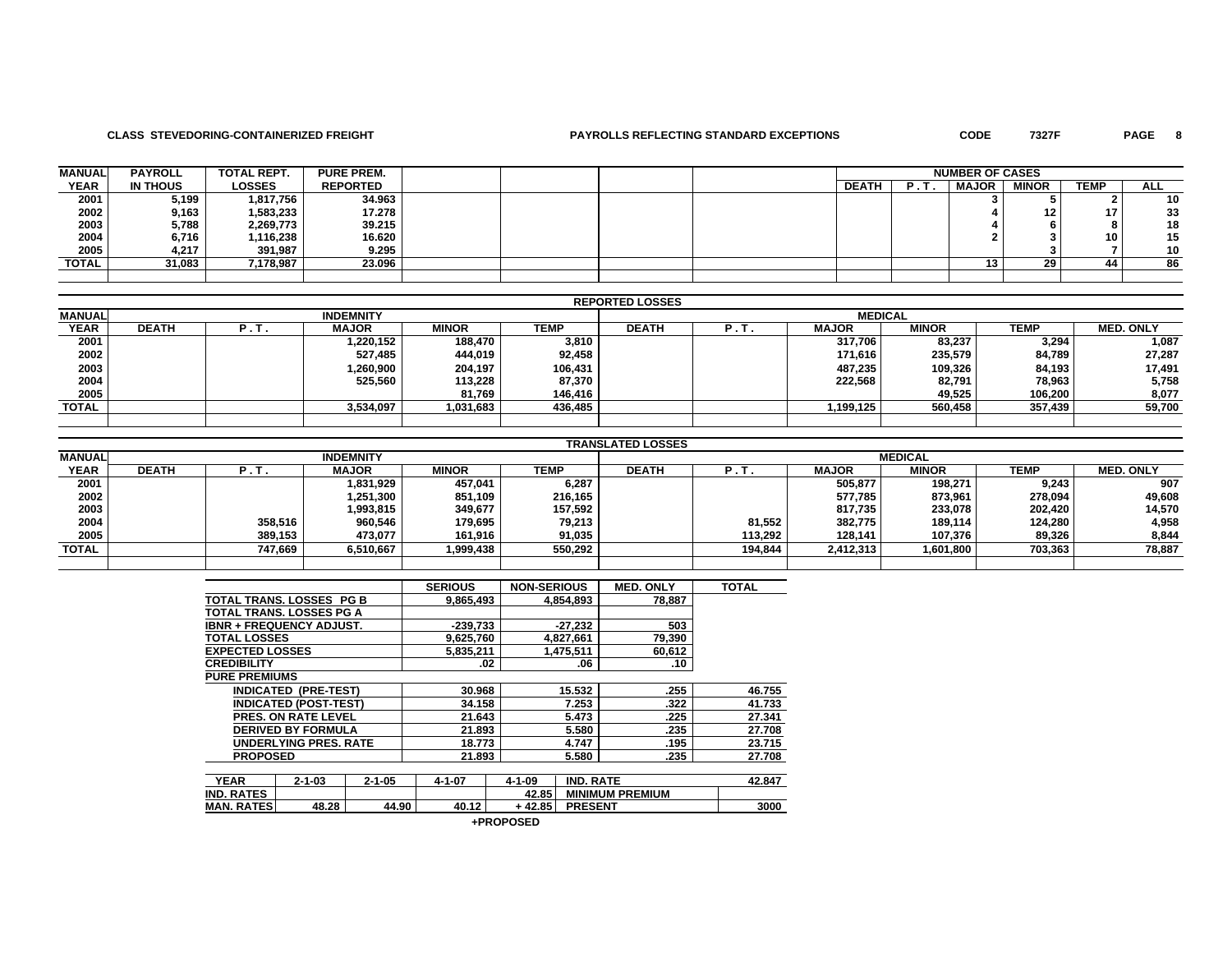## **CLASS FREIGHT HANDLERS PAYROLLS REFLECTING STANDARD EXCEPTIONS CODE 7366F PAGE 9**

PAGE 9

| <b>MANUAL</b> | <b>PAYROLL</b> | <b>TOTAL REPT.</b> | <b>PURE PREM.</b> |  |  |              |    | <b>NUMBER OF CASES</b> |              |             |            |
|---------------|----------------|--------------------|-------------------|--|--|--------------|----|------------------------|--------------|-------------|------------|
| <b>YEAR</b>   | IN THOUS       | <b>LOSSES</b>      | <b>REPORTED</b>   |  |  | <b>DEATH</b> | в. | <b>MAJOR</b>           | <b>MINOR</b> | <b>TEMP</b> | <b>ALL</b> |
| 2001          | 5,202          | 2,228              | .042              |  |  |              |    |                        |              |             |            |
| 2002          | 3,935          | 234,138            | 5.950             |  |  |              |    |                        |              |             |            |
| 2003          | 4,386          | 914,312            | 20.846            |  |  |              |    |                        |              |             |            |
| 2004          | 3,845          | 1,477,338          | 38.422            |  |  |              |    |                        |              |             | 20         |
| 2005          | 4.306          | 1.110.737          | 25.795            |  |  |              |    |                        |              | 10          | 15         |
| TOTAL         | 21,674         | 3,738,753          | 17.250            |  |  |              |    |                        | 14           | 28          | 50         |
|               |                |                    |                   |  |  |              |    |                        |              |             |            |

|               |              |      |                  |              |         | <b>REPORTED LOSSES</b> |      |              |                |         |                  |
|---------------|--------------|------|------------------|--------------|---------|------------------------|------|--------------|----------------|---------|------------------|
| <b>MANUAL</b> |              |      | <b>INDEMNITY</b> |              |         |                        |      |              | <b>MEDICAL</b> |         |                  |
| <b>YEAR</b>   | <b>DEATH</b> | P.T. | <b>MAJOR</b>     | <b>MINOR</b> | TEMP    | <b>DEATH</b>           | P.T. | <b>MAJOR</b> | <b>MINOR</b>   | TEMP    | <b>MED. ONLY</b> |
| 2001          |              |      |                  |              |         |                        |      |              |                | 253     | 1,928            |
| 2002          | 185.995      |      |                  |              | 22,340  | 437                    |      |              |                | 23,648  | 1,718            |
| 2003          |              |      | 432,678          | 158,270      | 20,359  |                        |      | 68,926       | 213,654        | 10,419  | 10,006           |
| 2004          |              |      | 501,641          | 279,329      | 199,274 |                        |      | 214,401      | 119,842        | 145,222 | 17,629           |
| 2005          |              |      | 478.077          | 108,881      | 151,130 |                        |      | 138.012      | 37,960         | 190.996 | 5,681            |
| TOTAL         | 185.995      |      | 1,412,396        | 546,480      | 393,150 | 437                    |      | 421,339      | 371,456        | 370.538 | 36,962           |
|               |              |      |                  |              |         |                        |      |              |                |         |                  |

|               | <b>TRANSLATED LOSSES</b> |          |                  |              |         |                |         |              |         |             |                  |  |
|---------------|--------------------------|----------|------------------|--------------|---------|----------------|---------|--------------|---------|-------------|------------------|--|
| <b>MANUAL</b> |                          |          | <b>INDEMNITY</b> |              |         | <b>MEDICAL</b> |         |              |         |             |                  |  |
| <b>YEAR</b>   | <b>DEATH</b>             | . . I    | <b>MAJOR</b>     | <b>MINOR</b> | TEMP    | <b>DEATH</b>   |         | <b>MAJOR</b> | MINOR   | <b>TEMP</b> | <b>MED. ONLY</b> |  |
| 2001          |                          |          |                  |              | 78      |                |         |              |         | 710         | 1,608            |  |
| 2002          | 180,043                  |          | 3,995            | 2,347        | 50,279  | 1,081          |         | 1,265        | 381     | 76,876      | 3,123            |  |
| 2003          |                          |          | 700,092          | 228.213      | 39,645  |                |         | 150,855      | 334.616 | 44.184      | 8,335            |  |
| 2004          |                          | 378.052  | 1,378,616        | 404.318      | 181,922 |                | 84,115  | 447,057      | 268.254 | 224.317     | 15,179           |  |
| 2005          |                          | 806,976  | 1,201,077        | 224,775      | 98,727  |                | 252,154 | 401,706      | 176,414 | 162.852     | 6,221            |  |
| <b>TOTAL</b>  | 180.043                  | .185.028 | 3,283,780        | 859,653      | 370,651 | 1,081          | 336.269 | 1,000,883    | 779,665 | 508,939     | 34,466           |  |
|               |                          |          |                  |              |         |                |         |              |         |             |                  |  |

|                        |                                 |              | <b>SERIOUS</b> | <b>NON-SERIOUS</b> |                  | <b>MED. ONLY</b>       | <b>TOTAL</b> |
|------------------------|---------------------------------|--------------|----------------|--------------------|------------------|------------------------|--------------|
|                        | TOTAL TRANS, LOSSES PG B        |              | 5,987,084      |                    | 2,518,908        | 34,466                 |              |
|                        | TOTAL TRANS. LOSSES PG A        |              |                |                    |                  |                        |              |
|                        | <b>IBNR + FREQUENCY ADJUST.</b> |              | $-181,827$     |                    | $-22.840$        | 158                    |              |
| <b>TOTAL LOSSES</b>    |                                 |              | 5,805,257      |                    | 2,496,068        | 34,624                 |              |
| <b>EXPECTED LOSSES</b> |                                 |              | 1,801,542      |                    | 345,918          | 17,774                 |              |
| <b>CREDIBILITY</b>     |                                 |              | .02            |                    | .05              | .08                    |              |
| <b>PURE PREMIUMS</b>   |                                 |              |                |                    |                  |                        |              |
|                        | <b>INDICATED (PRE-TEST)</b>     |              | 26.784         |                    | 11.516           | .160                   | 38.460       |
|                        | <b>INDICATED (POST-TEST)</b>    |              | 29.543         |                    | 5.378            | .202                   | 35.123       |
|                        | <b>PRES. ON RATE LEVEL</b>      |              | 9.583          |                    | 1.840            | .094                   | 11.517       |
|                        | <b>DERIVED BY FORMULA</b>       |              | 9.982          |                    | 2.017            | .103                   | 12.102       |
|                        | <b>UNDERLYING PRES, RATE</b>    |              | 8.312          |                    | 1.596            | .082                   | 9.990        |
| <b>PROPOSED</b>        |                                 |              | 9.982          |                    | 2.017            | .103                   | 12.102       |
|                        |                                 |              |                |                    |                  |                        |              |
| <b>YEAR</b>            | $2 - 1 - 03$                    | $2 - 1 - 05$ | $4 - 1 - 07$   | $4 - 1 - 09$       | <b>IND. RATE</b> |                        | 18.714       |
| <b>IND. RATES</b>      |                                 |              |                | 18.71              |                  | <b>MINIMUM PREMIUM</b> |              |
| <b>MAN. RATES</b>      | 22.05                           | 19.33        | 16.90          | $+18.71$           | <b>PRESENT</b>   |                        | 3000         |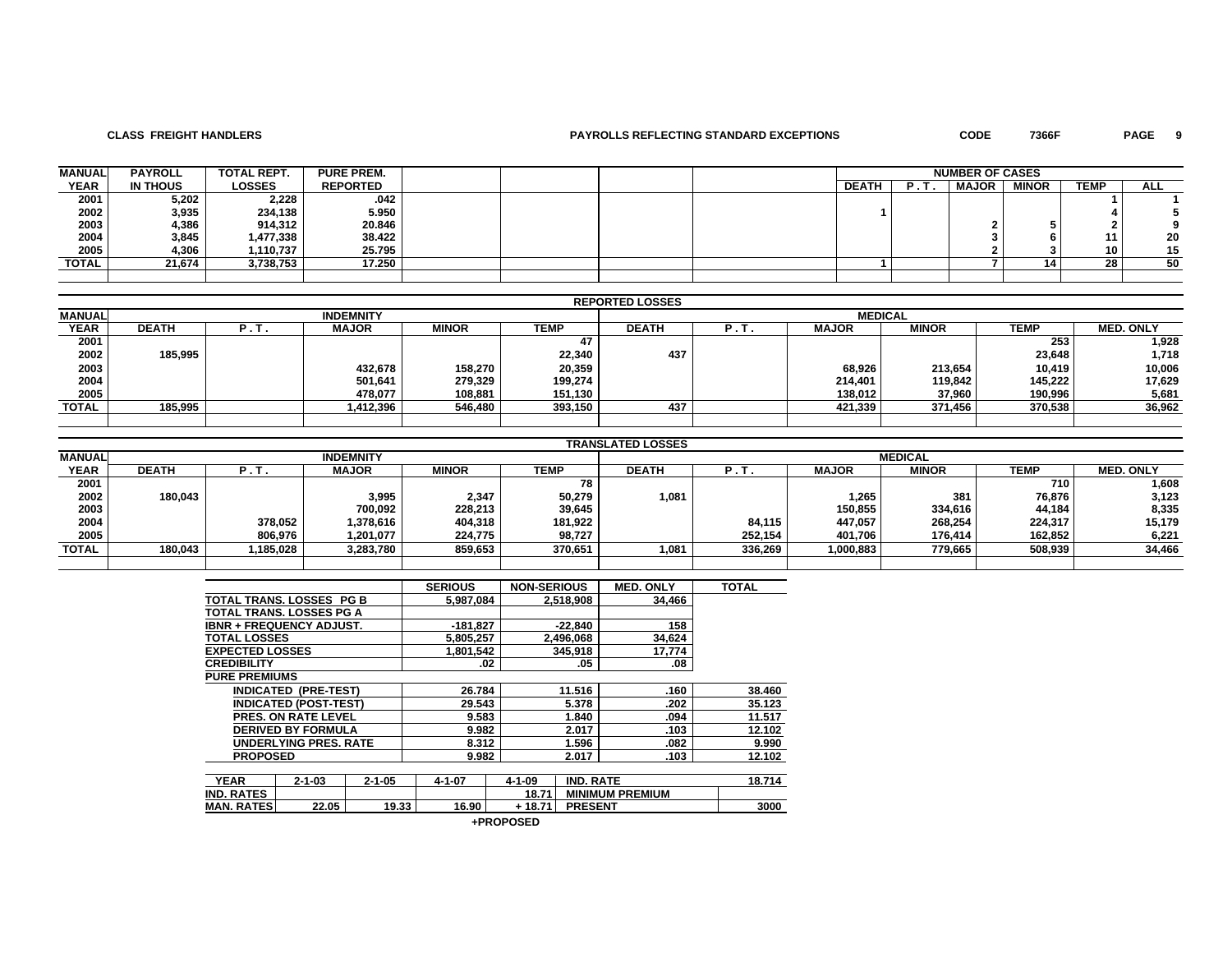# **CLASS STEVDRNG-TALYMN & CHECKING CLERKS PAYROLLS REFLECTING STANDARD EXCEPTIONS CODE 8709F PAGE 10**

PAGE 10

| <b>MANUAL</b> | <b>PAYROLL</b> | <b>TOTAL REPT.</b> | <b>PURE PREM.</b> |  |  | <b>NUMBER OF CASES</b> |  |              |              |             |            |
|---------------|----------------|--------------------|-------------------|--|--|------------------------|--|--------------|--------------|-------------|------------|
| <b>YEAR</b>   | IN THOUS       | <b>LOSSES</b>      | <b>REPORTED</b>   |  |  | <b>DEATH</b>           |  | <b>MAJOR</b> | <b>MINOR</b> | <b>TEMP</b> | <b>ALL</b> |
| 2001          | 1,774          | 1,815              | .102              |  |  |                        |  |              |              |             |            |
| 2002          | 1,687          |                    |                   |  |  |                        |  |              |              |             |            |
| 2003          | 5,718          | 373,095            | 6.524             |  |  |                        |  |              |              |             |            |
| 2004          | 4,921          | 79,654             | 1.618             |  |  |                        |  |              |              |             |            |
| 2005          | 6,087          | 265,982            | 4.369             |  |  |                        |  |              |              |             |            |
| TOTAL         | 20,187         | 720,546            | 3.569             |  |  |                        |  |              |              |             |            |
|               |                |                    |                   |  |  |                        |  |              |              |             |            |

|               | <b>REPORTED LOSSES</b> |      |                  |                   |                  |                |      |              |                  |                  |                  |  |
|---------------|------------------------|------|------------------|-------------------|------------------|----------------|------|--------------|------------------|------------------|------------------|--|
| <b>MANUAL</b> |                        |      | <b>INDEMNITY</b> |                   |                  | <b>MEDICAL</b> |      |              |                  |                  |                  |  |
| <b>YEAR</b>   | <b>DEATH</b>           | Р.Т. | <b>MAJOR</b>     | <b>MINOR</b>      | <b>TEMP</b>      | <b>DEATH</b>   | P.T. | <b>MAJOR</b> | <b>MINOR</b>     | <b>TEMP</b>      | <b>MED. ONLY</b> |  |
| 2001          |                        |      |                  |                   | 587              |                |      |              |                  | 1,135            | 93               |  |
| 2003<br>2004  |                        |      | 95,745           | 134,182<br>22,000 | 21,323<br>32,987 |                |      | 32,479       | 69,151<br>10,878 | 19,270<br>12,779 | 945<br>1,010     |  |
| 2005          |                        |      | 204,146          |                   |                  |                |      | 61,736       |                  |                  | 100              |  |
| <b>TOTAL</b>  |                        |      | 299,891          | 156,182           | 54,897           |                |      | 94,215       | 80,029           | 33,184           | 2,148            |  |
|               |                        |      |                  |                   |                  |                |      |              |                  |                  |                  |  |

|               | <b>TRANSLATED LOSSES</b> |         |                  |              |             |                |        |              |              |        |                  |  |
|---------------|--------------------------|---------|------------------|--------------|-------------|----------------|--------|--------------|--------------|--------|------------------|--|
| <b>MANUAL</b> |                          |         | <b>INDEMNITY</b> |              |             | <b>MEDICAL</b> |        |              |              |        |                  |  |
| <b>YEAR</b>   | <b>DEATH</b>             | P.T.    | <b>MAJOR</b>     | <b>MINOR</b> | <b>TEMP</b> | <b>DEATH</b>   | P. 1   | <b>MAJOR</b> | <b>MINOR</b> | TEMP   | <b>MED. ONLY</b> |  |
| 2001          |                          |         |                  |              | 969         |                |        |              |              | 3,185  | 78               |  |
| 2003          |                          |         | 204,547          | 184,529      | 38,890      |                |        | 72,062       | 112,045      | 50,508 | 787              |  |
| 2004          |                          |         | 87,392           | 37,540       | 28,024      |                |        | 11,929       | 20,854       | 19,736 | 870              |  |
| 2005          |                          | 167,372 | 287,734          | 16,660       | 1,040       |                | 25,671 | 97,769       | 14.704       | 4,186  | 110              |  |
| <b>TOTAL</b>  |                          | 167,372 | 579,673          | 238,729      | 68,923      |                | 25,671 | 181,760      | 147,603      | 77,615 | 1,845            |  |
|               |                          |         |                  |              |             |                |        |              |              |        |                  |  |

|                                 |                              |              | <b>SERIOUS</b> | <b>NON-SERIOUS</b> |                        | <b>MED. ONLY</b> | <b>TOTAL</b> |
|---------------------------------|------------------------------|--------------|----------------|--------------------|------------------------|------------------|--------------|
| TOTAL TRANS, LOSSES PG B        |                              |              | 954.476        |                    | 532,870                | 1.845            |              |
| TOTAL TRANS, LOSSES PG A        |                              |              |                |                    |                        |                  |              |
| <b>IBNR + FREQUENCY ADJUST.</b> |                              |              | $-113,338$     |                    | $-6.758$               | 88               |              |
| <b>TOTAL LOSSES</b>             |                              |              | 841,138        |                    | 526.112                | 1,933            |              |
| <b>EXPECTED LOSSES</b>          |                              |              | 680,706        |                    | 160,889                | 6,864            |              |
| <b>CREDIBILITY</b>              |                              |              | .02            |                    | .05                    | .07              |              |
| <b>PURE PREMIUMS</b>            |                              |              |                |                    |                        |                  |              |
|                                 | <b>INDICATED (PRE-TEST)</b>  |              | 4.167          |                    | 2.606                  | .010             | 6.783        |
|                                 | <b>INDICATED (POST-TEST)</b> |              | 4.596          |                    | 1.217                  | .013             | 5.826        |
|                                 | <b>PRES. ON RATE LEVEL</b>   |              | 3.888          |                    | .919                   | .039             | 4.846        |
|                                 | <b>DERIVED BY FORMULA</b>    |              | 3.902          |                    | .934                   | .037             | 4.873        |
|                                 | <b>UNDERLYING PRES, RATE</b> |              | 3.372          |                    | .797                   | .034             | 4.203        |
| <b>PROPOSED</b>                 |                              |              | 3.902          |                    | .934                   | .037             | 4.873        |
|                                 |                              |              |                |                    |                        |                  |              |
| <b>YEAR</b>                     | $2 - 1 - 03$                 | $2 - 1 - 05$ | $4 - 1 - 07$   | $4 - 1 - 09$       | <b>IND. RATE</b>       |                  | 7.535        |
| <b>IND. RATES</b>               |                              |              |                | 7.54               | <b>MINIMUM PREMIUM</b> |                  |              |
| <b>MAN. RATES</b>               | 8.70                         | 7.86         | 7.11           | $+7.54$            | <b>PRESENT</b>         |                  | 1565         |